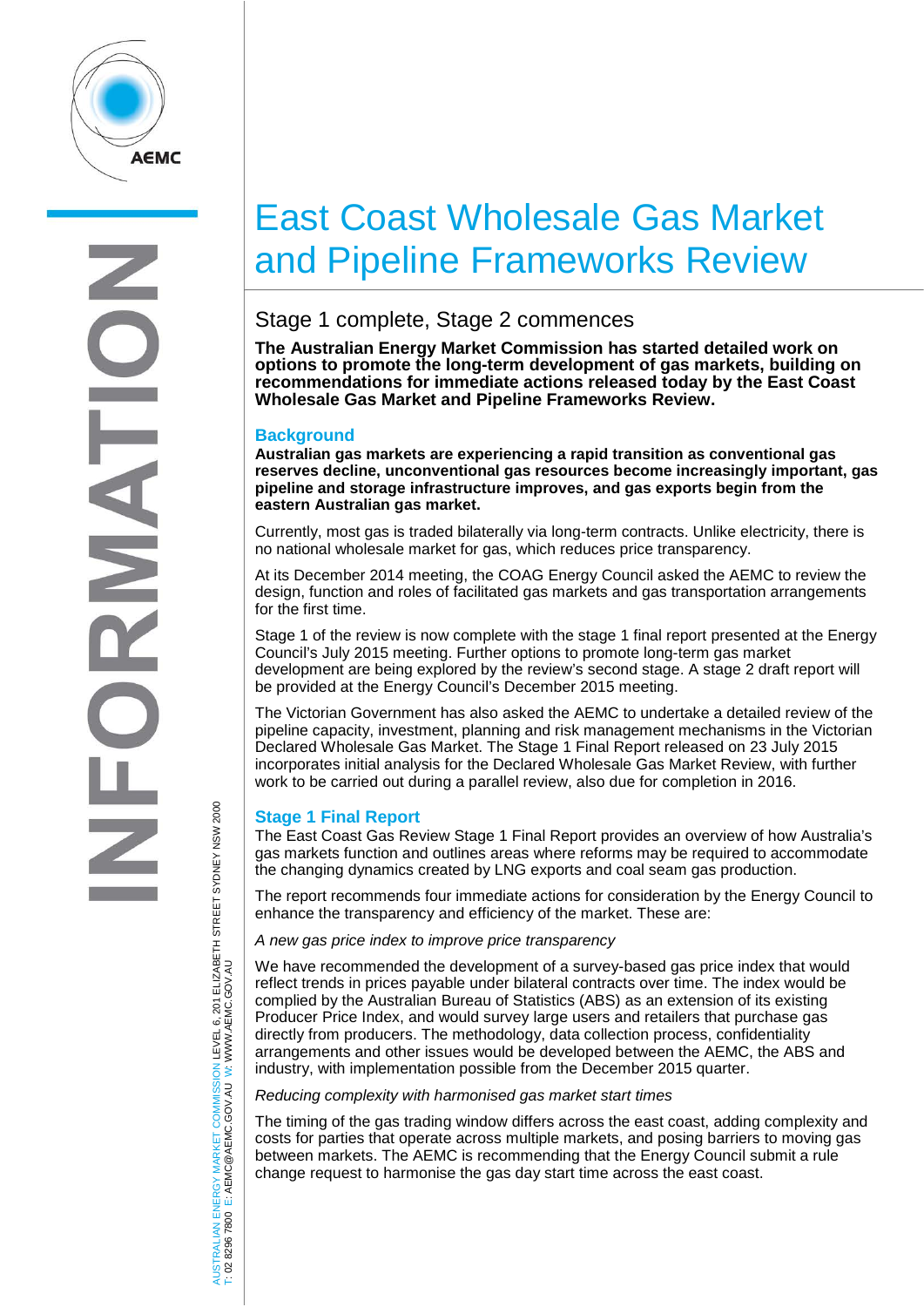*Removing restrictions on who is able to propose rule changes for the Victorian Declared Wholesale Gas Market* 

We have recommended the Energy Council change the National Gas Law (NGL) that would enable requests for change to be submitted by a broader range of market participants in line with other east coast markets. Currently requests to change the rules governing the Victorian market can be made only by the Victorian Government or the Australian Energy Market Operator, effectively posing a barrier to other stakeholders to influence market development.

#### *Enhancing information to improve gas pipeline trading capacity*

Consultation has already started on an Energy Council rule change request to increase the amount of information that gas market participants are required to provide to the Australian Energy Market Operator (AEMO) for publication on the Natural Gas Services Bulletin Board. The rule change is designed to enhance gas pipeline trading capacity by lowering costs, increasing awareness of gas flows and improving AEMO's monitoring and operational capacity.

While the starting point for the Commission's assessment will be the Energy Council's rule change request, we also intend to consider whether there are any other informational gaps that fall within the scope of the proposed rule change that could also be dealt with at this time. This could provide an efficient and timely way of addressing information gaps that require changes to be made to the rules.

# **Stage 2 Consultation**

Stage 2 of the East Coast Wholesale Gas Market and Pipeline Frameworks Review will develop more options to promote long-term gas market development and enable the rules governing the markets and pipelines to be fit for purpose in the new gas environment.

Key work to be undertaken as part of Stage 2 includes:

*Reviewing the efficiency of the wholesale gas markets*

The Commission will consider the role and functions of the wholesale markets on the east coast, in light of their development and recent performance. In particular, the review will reassess the objectives of the Short Term Trading Market, its interaction with the Gas Supply Hub model, and assess the relative merits of physical and virtual trading hubs, considering their design, function, number and location. The role and function of hub services will also be considered.

#### *Maximising pipeline trading capacity*

Stage 1 of the review has found that some aspects of the pipeline frameworks on the east coast may be impeding the reallocation of contracted but unutilised pipeline capacity. Stage 2 will further investigate the effectiveness of the frameworks and consider ways to facilitate secondary capacity trading. This more detailed work will also assess whether the existing third party access regime is likely to remain fit for purpose.

#### *Establishing a one-stop shop for gas market data*

Stage 2 of the review will consider the strategic direction for information provision to support a liquid wholesale gas market.

This work will consider the long term role and function of the Bulletin Board, including consideration of the appropriate content; the timeliness and reliability of information; data formatting requirements; the compliance and enforcement framework; and the future governance of the Bulletin Board to support its continued development as needed.

### **Victorian Declared Wholesale Gas Market Review**

The COAG Energy Council also asked the AEMC to review the Victorian Declared Wholesale Gas Market to identify whether reforms are required to enhance the liquidity, transparency and flexibility of the Victorian wholesale gas market in light of the structural changes across the entire east coast.

The first stages of this work were undertaken as part of Stage 1 of the East Coast Gas Review.

The Victorian Declared Wholesale Gas Market Review will continue throughout 2015 as a stand-alone review (separate to the East Coast Gas Review), and will consider whether objectives for the Victorian market should change in light of the broader east coast environment, and whether the current market design is achieving its objectives.

**The AEMC is looking at how gas – once it leaves the ground – can get to consumers in the most efficient way**